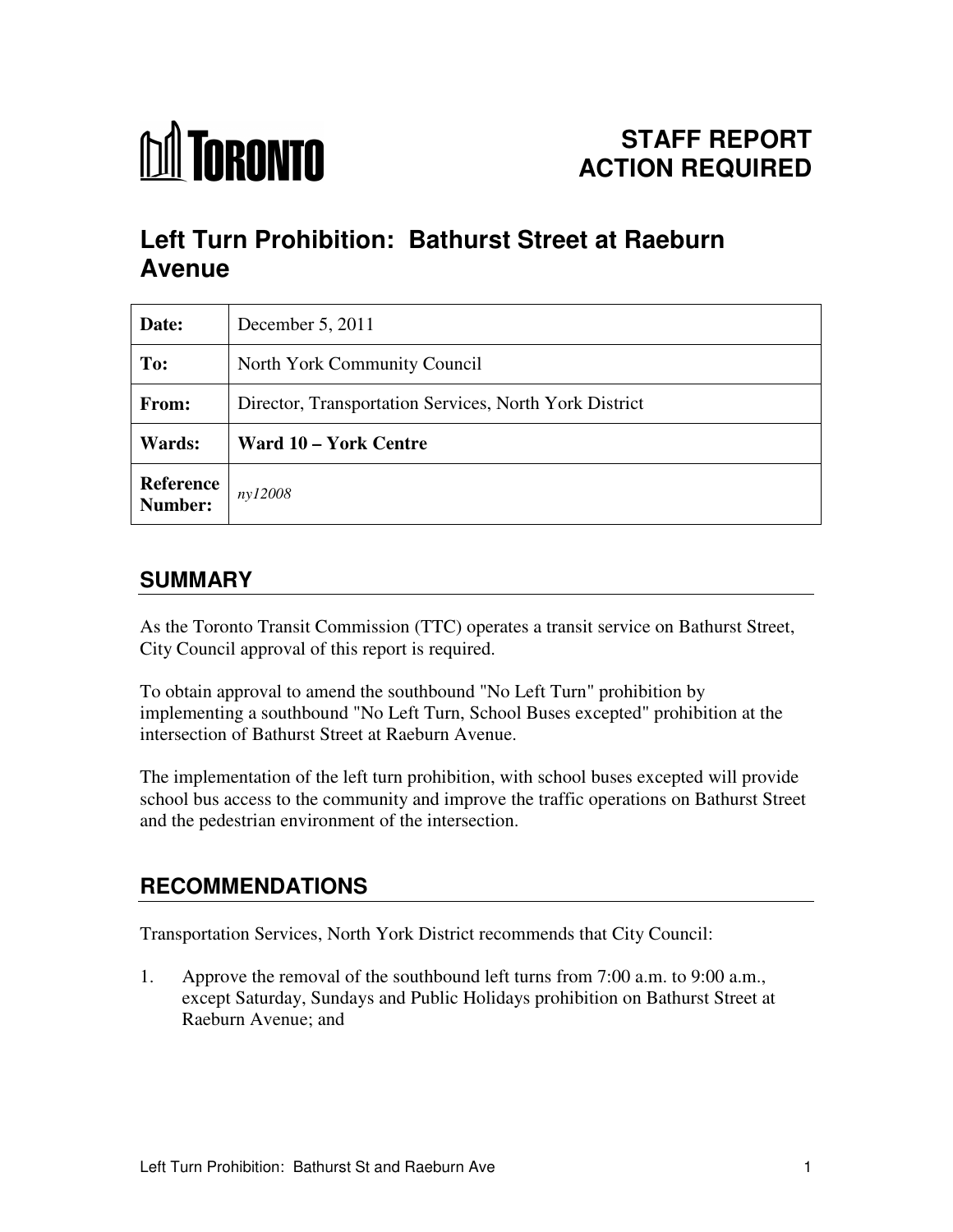2. Approve the installation of a southbound left turn, from 7:00 a.m. to 9:00 a.m., Monday to Friday, school buses excepted prohibition on Bathurst Street at Raeburn Avenue.

#### **Financial Impact**

All costs associated with the installation of the turn restriction are included within the Transportation Services, North York District's 2012 Operating Budget estimates.

#### **ISSUE BACKGROUND**

Transportation Services, North York District was requested by the Ward Councillor to review the feasibility of amending the existing southbound left turn prohibition at Bathurst Street and Raeburn Avenue, to allow for school buses to enter the community.

The Ward Councillor has indicated that the existing left turn prohibition from 7:00 a.m. to 9:00 a.m., Monday to Friday prevents southbound school buses on Bathurst Street from turning eastbound onto Raeburn Avenue to drop off students in front of their school located at the southeast corner of the intersection.

#### **COMMENTS**

Bathurst Street is classified as a major arterial road with a regulatory speed limit of 60 km/h. Raeburn Avenue is a local road with a regulatory speed limit of 50 km/h. The intersection of Bathurst Street and Raeburn Avenue/Laurelcrest Avenue form a far right offset intersection and is controlled by a traffic control signal.

Currently, southbound left turns from Bathurst Street to eastbound Raeburn Avenue are prohibited from 7:00 a.m. to 9:00 a.m., Monday to Friday. The left turn prohibition prevents school buses from turning onto Raeburn Avenue to drop off students in front of their school located at the southeast corner of the intersection. The school buses are currently stopping in the southbound lanes on Bathurst Street to drop off the students and requiring that they cross Bathurst Street. Furthermore, this activity requires that all traffic come to a stop when the school bus flashing lights have been activated, resulting in delays to northbound and southbound traffic.

Given the above information, this Division has determined that the amendment to the existing southbound left turn prohibition exempting school buses would be appropriate.